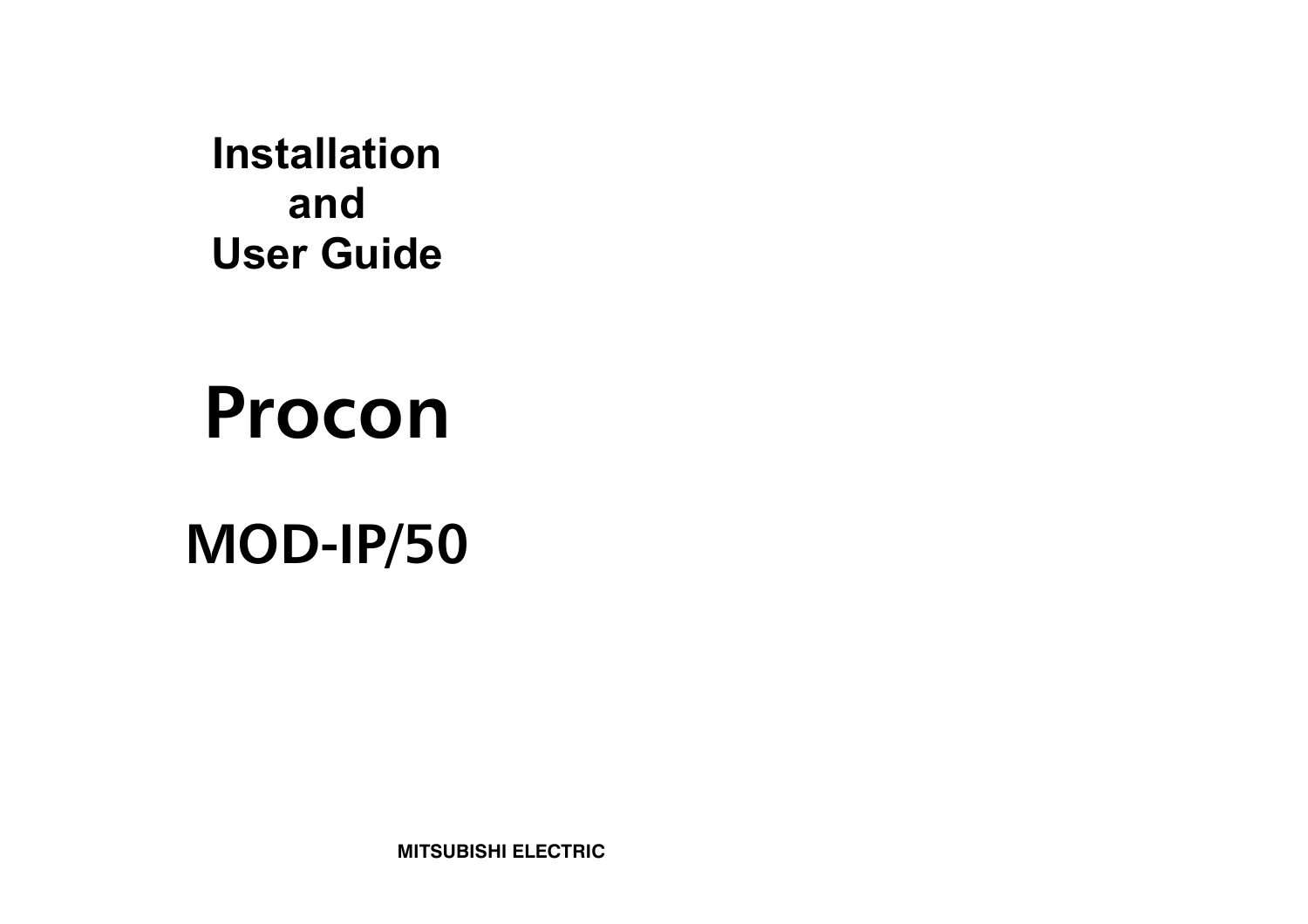## **1. Product Overview**

The Procon MOD-IP/50 unit allows <sup>a</sup> Modbus building management system (BMS) to monitor and control air-conditioning units attached to <sup>a</sup> Mitsubishi G-50A, GB-50A or AG-150 central controller (referred to as 'G-50' from now on).

The Modbus registers can be accessed via the serial comms interface using Modbus RTU on RS232 or RS485, or via the network interface using Modbus/TCP.

Depending on the air-conditioning configuration within the G-50, up to 50 groups can be monitored / controlled. The error state of up to 50 OC/BC units can also be monitored.





## **1.1 Supplied Parts**

| No. | <b>Part Name</b>                       | Quantity |
|-----|----------------------------------------|----------|
|     | Procon MOD-IP/50                       |          |
|     | Cat-5 'Straight Through' Patch Lead    |          |
| 3   | Cat-5 'Crossover' Patch Lead           |          |
|     | Din-Rail Clips                         |          |
| 5   | Self-Tapping Screws for Din-Rail Clips |          |
| 6   | <b>Installation Manual</b>             |          |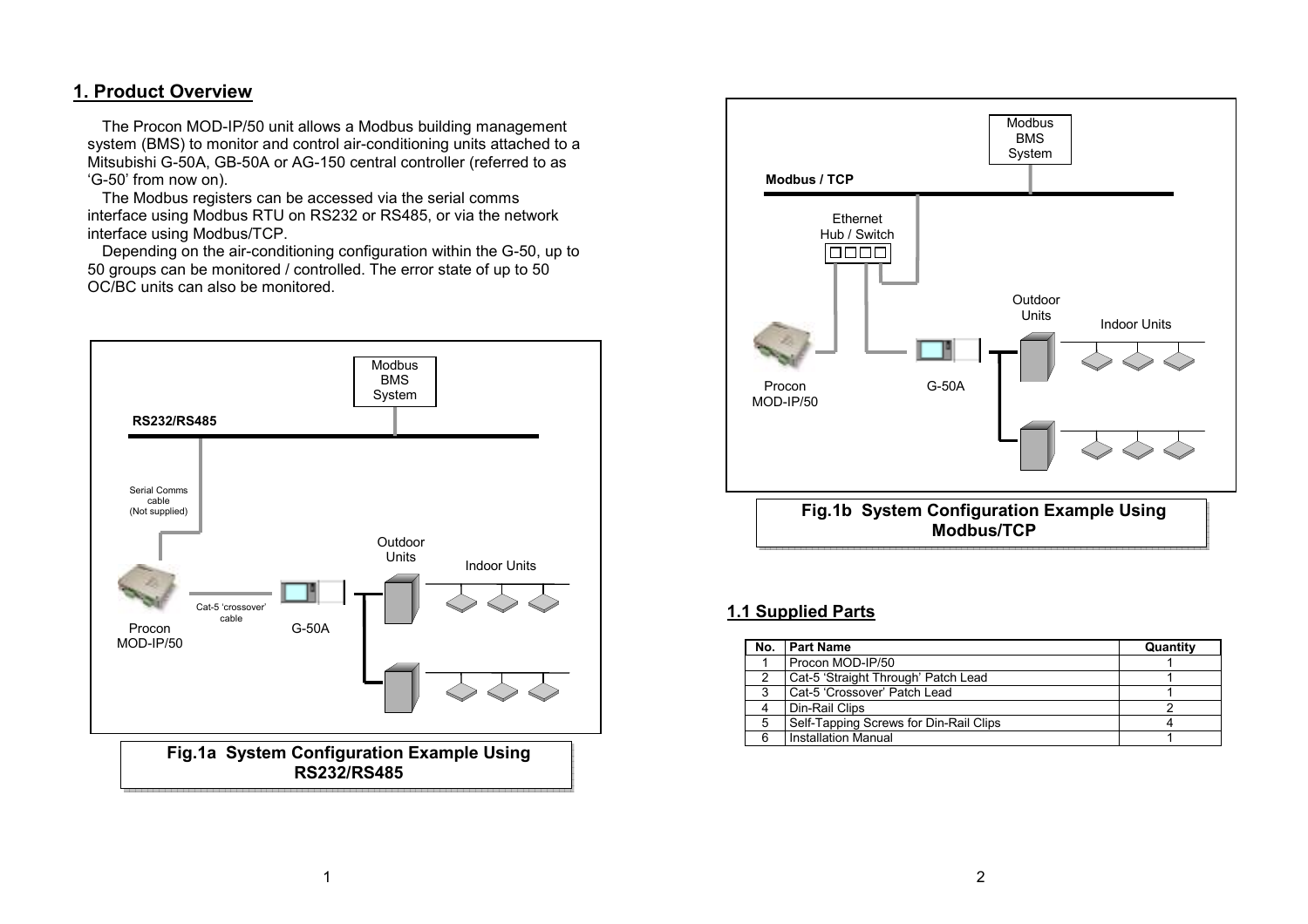## **2. Connection Details**

**All electrical work should be carried out by <sup>a</sup> competent person and wiring must be in accordance with the national electrical installation regulations.**



**Fig.2 Connection Details**

#### **2.1 Ethernet**

The Procon MOD-IP/50 is <sup>a</sup> 10Base-T half duplex device and needs to be connected to the G-50 and the local network (if Modbus/TCP is being used). Fig.1b shows the use of <sup>a</sup> hub / switch ( not supplied ) to make the connections, but the Procon unit and the G-50 could just as easily be connected directly to the network. See Appendix C for port configuration.

<u>Note</u>: a) The Procon MOD-IP/50 and the G-50 require separate IP addresses which must be on the same subnet. b) The MOD-IP/50 does not support Auto-Negotiation.

#### **2.2 Serial Comms Port**

This connector provides access to the modbus registers using RS232 or 2-wire RS485. The RS232 port can also be used for upgrading the firmware. See Appendix C for port configuration.



**Fig.3a RS232 Comms Lead Wiring Diagram**

The RS485 interface can be used on <sup>a</sup> compatible serial communications network shared by multiple RS485 devices. The Slave Address Offset parameter must be set to prevent multiple units using the same slave numbers.

It is recommended that screened twisted-pair cable is used. RS485-A is the non-inverting signal and is also named RS485+ RS485-B is the inverting signal and is also named RS485- Common should be connected to the cable screen.

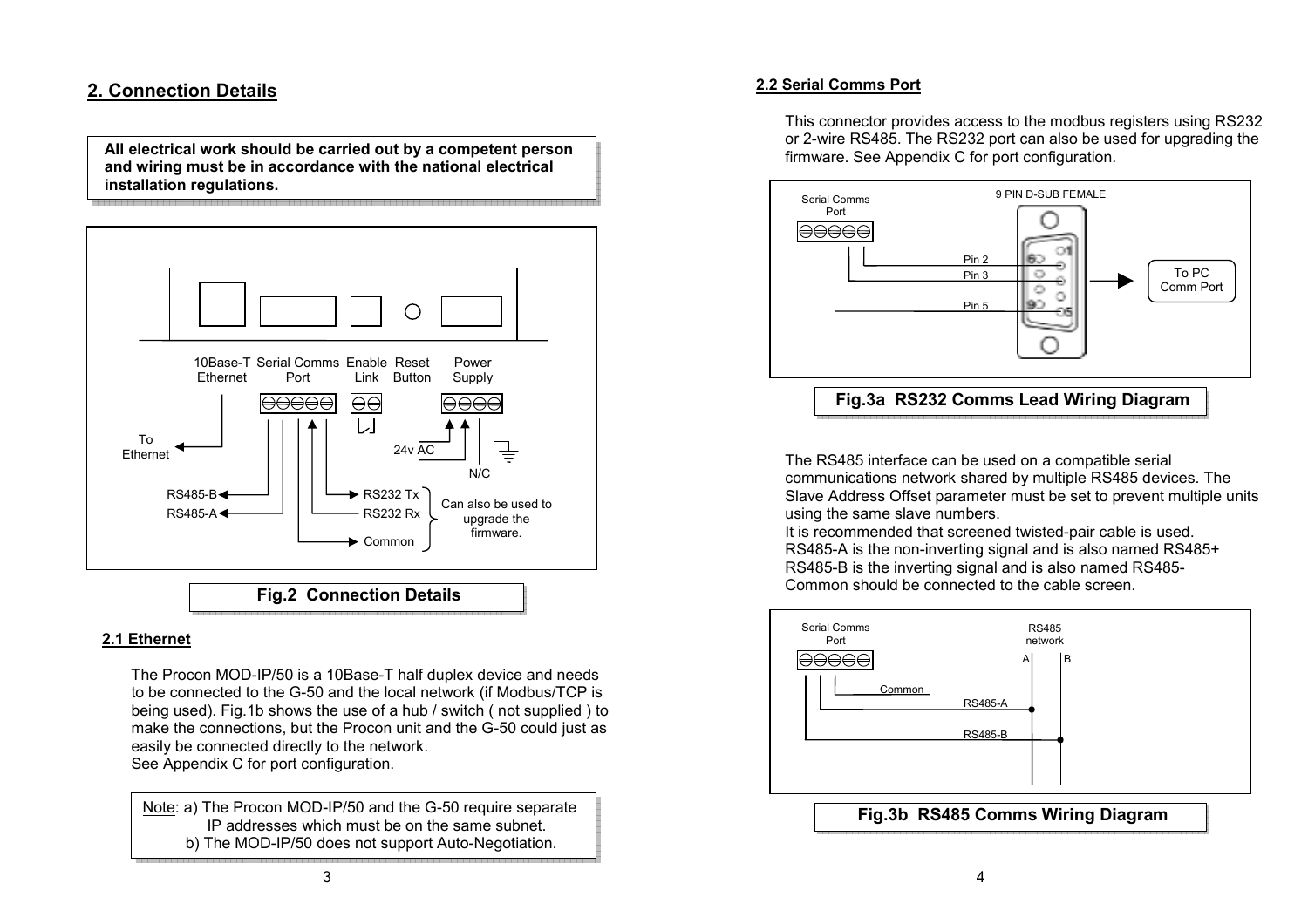#### **2.3 Enable Link**

Allows a normally-closed volt-free contact to set or reset the 'Forced-Off' feature in the G-50. While the 'Forced-Off' feature is enabled, all air-conditioning units are switched off and all remote-controllers are disabled.

Upon detection of the open contact, the Procon unit sends the 'Forced-Off' Set command to the G-50, and resends at 5 seconds intervals while the contact is open.

As soon as the contact closes, the Procon unit sends the 'Forced-Off' Reset command to the G-50 once only. This ensures that any subsequent 'Forced-Off' commands sent via the Modbus BMS system are not overridden.

Note: The Procon MOD-IP/50 comes supplied with <sup>a</sup> wire link across the Enable Link terminals.

#### **2.4 Power Supply**

The Procon MOD-IP/50 will accept 24v AC and has <sup>a</sup> consumption of 8VA. The internal fuse is rated T500mA.

**THIS EQUIPMENT MUST BE EARTHED**

## **3. Air-Conditioning Group Configuration**



The groupings set up in the G-50 determine which unit addresses can accept commands from the BACnet BMS system. The group number is defined as 'the lowest indoor unit address within the group'. This then becomes the 'master' address for the group, and is the only address within that group that can accept commands.

The other units within <sup>a</sup> group can be classed as 'slave' units and contain the same status parameter values as the 'master', apart from the Error Code, which is unique to each unit.

In the example above, addresses 01, 03, 06 and 08 are the 'master' units, and 02, 04, 05 and 07 are the 'slave' units.

<u>Note</u>: Attempting to write a command to a 'slave' unit will have no effect.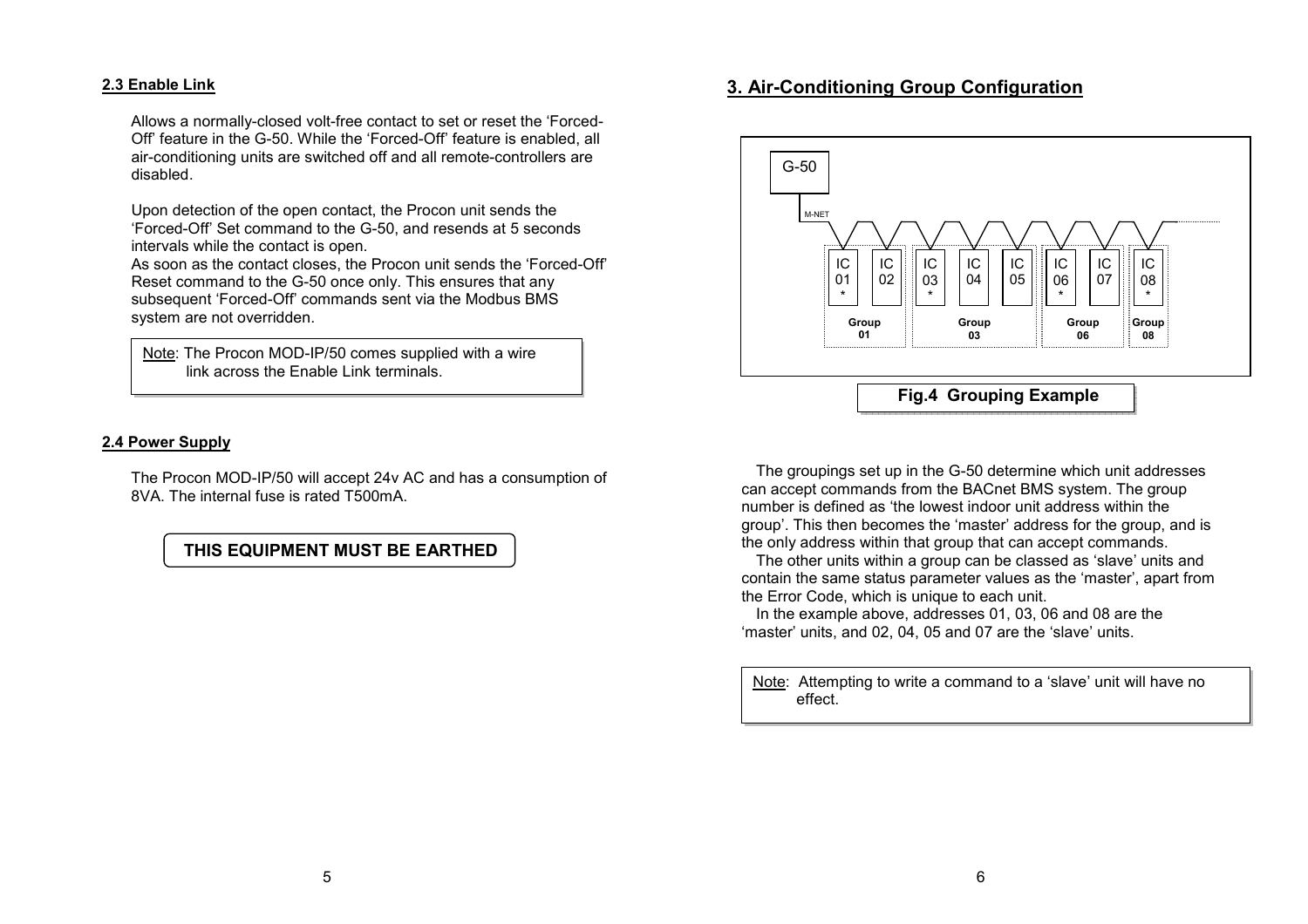## **4. Unit Operation**

At startup and provided <sup>a</sup> network cable is attached (the 'Ethernet Link' led should be lit), the Procon unit attempts to establish <sup>a</sup> connection with the G-50 using the appropriate IP address. Should the G-50 not be found, then <sup>a</sup> 'watchdog' feature will periodically reset the Procon unit, indicated by the 'Device Reset' led lighting up for 2 seconds.

The Global parameter 'G50 Comms Status' can be read via Modbus to determine if the Procon unit is communicating with the G-50.

Once established, the G-50 is interrogated to determine the number of active groups. At this point the Procon unit begins its polling sequence, requesting the Mnet status, the status of all active groups, and the list of all current alarms. This sequence is continually repeated, with new control settings from the BMS transmitted to the G-50 by interleaving into the poll sequence.

The time required to complete the polling sequence will depend on the number of active groups programmed in the G-50 and the frequency of new control settings sent via Modbus.

If the BMS is using RS232 or RS485 and provided <sup>a</sup> valid modbus message is received, then the 'Serial Tx' led will light to indicate that <sup>a</sup> Modbus reply has been sent. If Modbus/TCP is being used then there will be increased activity from the 'Ethernet Tx' led.

## **5. Modbus Registers**

The Procon MOD-IP/50 behaves as 20 modbus slaves, each with 60 registers  $(Offset = 0 to 59).$ 

By default the slave addresses are  $1 - 20$  but an address offset can be applied to provide ranges 21-40, 41-60, 61-80, 81-100, up to 201-220. This is useful to prevent address clashing when the Procon unit is attached to a communications network containing multiple Modbus devices.

The Procon MOD-IP/50 maps the data from the air conditioner units into Modbus registers accessed by two Modbus parameters 'Slave No.' and 'Offset'.

#### **All slave numbers referred to in this document assume the default addresses - Add the 'offset' value where applicable.**

Slaves 1 to 16 each represent 3 units, and slave 17 represents 2 units, with 'Unit C' of slave 17 used for various system settings. See Section 5.4 for details.

Each slave is organised as follows:

| General Information        |           |                  | Extended Information |           |           |
|----------------------------|-----------|------------------|----------------------|-----------|-----------|
| Unit C<br>Unit A<br>Jnit B |           | Unit A<br>Unit B |                      | Unit C    |           |
| Offset 0                   | Offset 10 | Offset 20        | Offset 30            | Offset 40 | Offset 50 |

| General Information for a single unit |                     |  | Extended Information for a single unit |                       |
|---------------------------------------|---------------------|--|----------------------------------------|-----------------------|
| Register Offset                       | <b>Stored Value</b> |  | Register Offset                        | <b>Stored Value</b>   |
|                                       | Return Air Temp     |  |                                        | Air Direction (Read)  |
|                                       | Error Code          |  |                                        | Air Direction (Write) |
|                                       | Setpoint (Read)     |  |                                        | Inhibit (Read)        |
| 3                                     | Mode (Read)         |  |                                        | Inhibit (Write)       |
| 4                                     | Fan Speed (Read)    |  |                                        | Ventilation (Read)    |
| 5                                     | Setpoint (Write)    |  | 5                                      | Ventilation (Write)   |
| 6                                     | Mode (Write)        |  | 6                                      | Filter Reset (Read)   |
|                                       | Fan Speed (Write)   |  |                                        | Filter Reset (Write)  |
| 8                                     | On/Off (Read)       |  | 8                                      | Unused                |
| 9                                     | On/Off (Write)      |  |                                        | Unused                |

Examples : 1) To read the current fan speed of unit 8, the required modbus message would contain Slave 3, Function 3, Offset 14. 2) To read the current mode of unit 48, the required modbus

message would contain Slave 16, Function 3, Offset 23.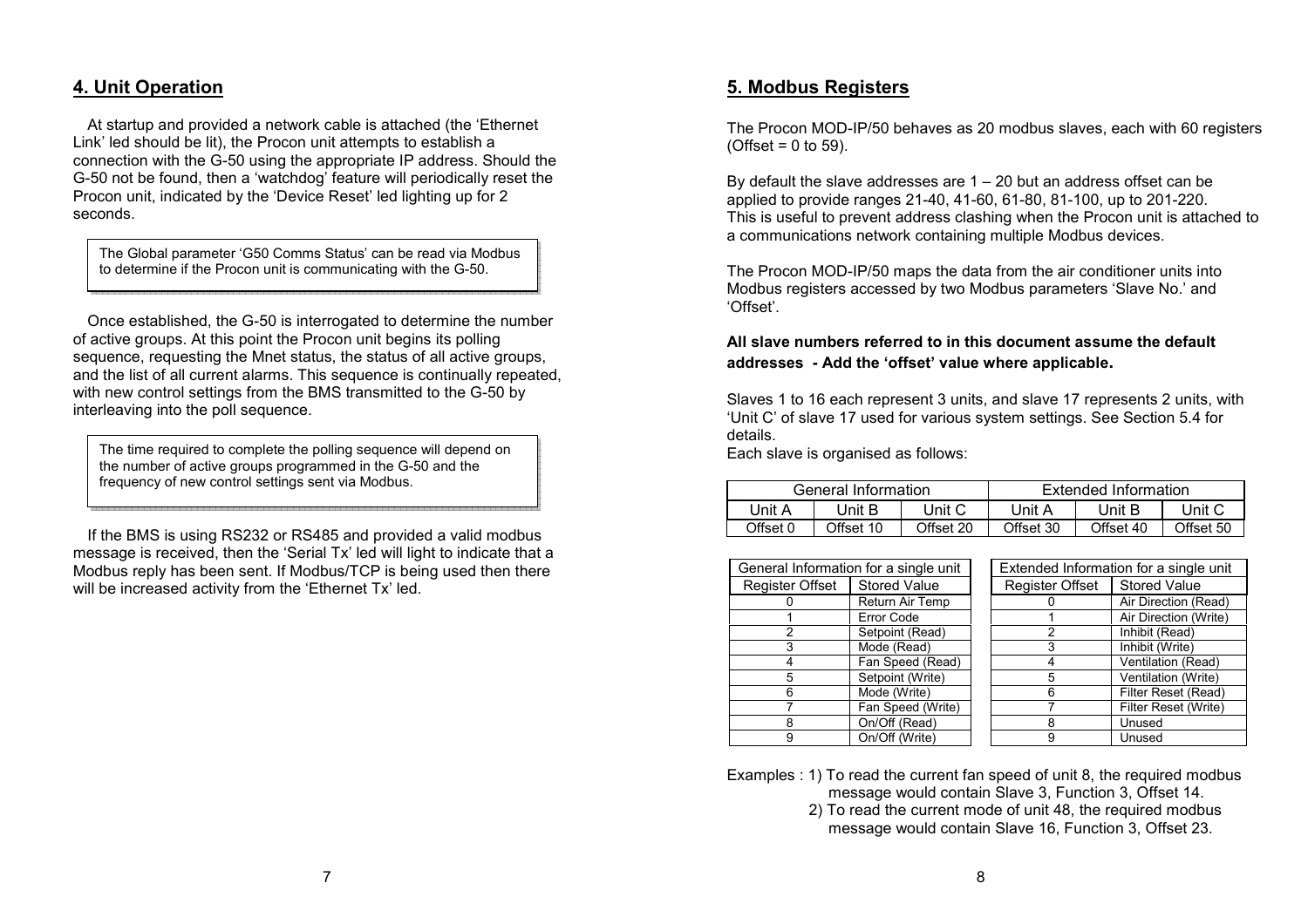On/Off, Inhibit & Filter Reset can also be accessed via 'Coils'. Each slave contains 18 coils, organised as follows:

| Coil Offset | Definition              |  |  |
|-------------|-------------------------|--|--|
| 0           | Unit A On/Off (R)       |  |  |
| 1           | Unit A On/Off (W)       |  |  |
| 2           | Unit B On/Off $(R)$     |  |  |
| 3           | Unit B On/Off (W)       |  |  |
| 4           | Unit C On/Off (R)       |  |  |
| 5           | Unit C On/Off (W)       |  |  |
| 6           | Unit A Inhibit (R)      |  |  |
| 7           | Unit A Inhibit (W)      |  |  |
| 8           | Unit B Inhibit (R)      |  |  |
| 9           | Unit B Inhibit (W)      |  |  |
| 10          | Unit C Inhibit (R)      |  |  |
| 11          | Unit C Inhibit (W)      |  |  |
| 12          | Unit A Filter Reset (R) |  |  |
| 13          | Unit A Filter Reset (W) |  |  |
| 14          | Unit B Filter Reset (R) |  |  |
| 15          | Unit B Filter Reset (W) |  |  |
| 16          | Unit C Filter Reset (R) |  |  |
| 17          | Unit C Filter Reset (W) |  |  |

#### **5.1 O C/B C Error C o d e s**

Slave 18 contains the error codes for units 51 to 80. Sla v e 19 c ontains the error c odes for units 81 to 10 0.

#### **5.2 A d ditio n al R e gister U s a g e**

| <b>Slave</b> | <b>Offset</b> | <b>Setting</b>              |  |
|--------------|---------------|-----------------------------|--|
| 17           | 20            | <b>Mnet Status</b>          |  |
| 17           | 21            | G-50 Status                 |  |
| 17           | 22            | Global Forced-Off (Write)   |  |
| 17           | 23            | Global Forced-Off (Read)    |  |
| 17           | 24            | New Setting Comparison      |  |
| 19           | 20            | <b>Firmware Number</b>      |  |
| 19           | 21            | <b>Firmware Version</b>     |  |
| 19           | $22 - 27$     | <b>MAC Address</b>          |  |
| 20           | $7 - 10$      | <b>IP Address</b>           |  |
| 20           | $11 - 14$     | Gateway Address             |  |
| 20           | 15-18         | Subnet Mask                 |  |
| 20           | 20            | <b>Slave Address Offset</b> |  |
| 20           | 21            | G-50 IP Address             |  |

#### **5.3 P ara m eter S ettin g s**

| <b>Parameter</b>            | <b>Settings</b>                                                                                                                                                                                                                           | <b>Notes</b>                                                     |  |
|-----------------------------|-------------------------------------------------------------------------------------------------------------------------------------------------------------------------------------------------------------------------------------------|------------------------------------------------------------------|--|
| Return Air Temperature      | 0°C to 99°C                                                                                                                                                                                                                               |                                                                  |  |
| Error Code                  | 4 digit error code where<br>8000 = 'No Error'                                                                                                                                                                                             |                                                                  |  |
| <b>Setpoint Temperature</b> | Air Conditioner:<br>19°C to 30°C<br>Cool/Dry:<br>17°C to 28°C<br>Heat:<br>19°C to 28°C<br>Auto:                                                                                                                                           |                                                                  |  |
|                             | Boiler:<br>Heating:<br>$30^{\circ}$ C to 45 $^{\circ}$ C<br>Heating ECO: 30°C to 45°C<br>Hot Water:<br>$30^{\circ}$ C to $70^{\circ}$ C<br>10 $\mathrm{^{\circ}C}$ to 45 $\mathrm{^{\circ}C}$<br>Anti-Freeze:<br>10°C to 30°C<br>Cooling: |                                                                  |  |
| <b>Operation Mode</b>       | 00: Fan (Draft)<br>01: Cool<br>02: Heat<br>03: Dry<br>04: Auto<br>05: (Not Used)                                                                                                                                                          |                                                                  |  |
|                             | 06: AutoCool<br>07: AutoHeat                                                                                                                                                                                                              | Not settable                                                     |  |
|                             | 08: Heat Recovery<br>09: LC_Auto<br>10: Bypass                                                                                                                                                                                            | <b>Lossnay Only</b>                                              |  |
|                             | 11: Heating<br>12: Eco-Heating<br>13: Hot-Water<br>14: Anti-Freeze<br>15: Cooling                                                                                                                                                         | Heat-pump boiler only                                            |  |
| Fan Speed                   | 00: Low<br>01: Mid2 (Low Medium)<br>02: Mid1 (High Medium)<br>03: High                                                                                                                                                                    |                                                                  |  |
| On/Off                      | $00:$ Off<br>01: On                                                                                                                                                                                                                       |                                                                  |  |
| <b>Air Direction</b>        | 00: Horizontal<br>01: Mid1<br>02: Mid2<br>03: Vertical<br>04: Swing                                                                                                                                                                       |                                                                  |  |
| Local Inhibit               | 00: Not inhibited<br>01: Inhibited                                                                                                                                                                                                        |                                                                  |  |
| Ventilation                 | 00: Off<br>01: Low<br>02: High                                                                                                                                                                                                            | Lossnay / OA units only                                          |  |
| Filter Sign                 | 00: Filter Sign Off<br>01: Filter Sign On                                                                                                                                                                                                 | Cleared by writing 00 to<br>the Filter Sign register or<br>coil. |  |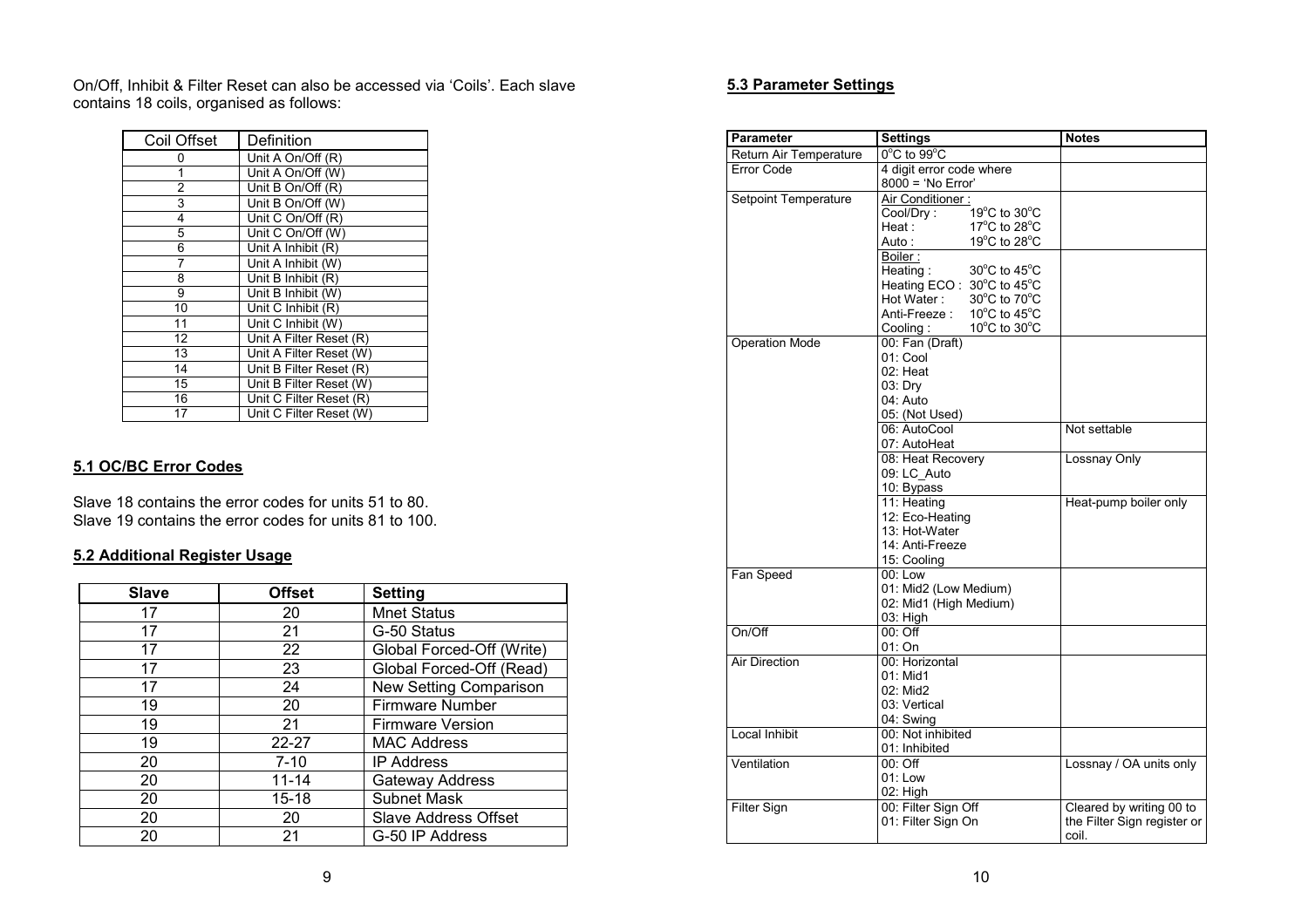| <b>Parameter</b>       | <b>Settings</b>                               | <b>Notes</b>                      |
|------------------------|-----------------------------------------------|-----------------------------------|
| OC / BC Error Code     | 4 digit error code where<br>8000 = 'No Error' |                                   |
| <b>Mnet Status</b>     | 00: Initialising<br>01:OK                     | See Appendix D                    |
| G50 Comms State        | 00: Not found<br>01: OK                       | See Appendix D                    |
| Global Forced-Off      | 00: Disabled<br>01: Enabled                   | See Appendix D                    |
| New Setting Comparison | 00: Disabled<br>01: Enabled                   | See Appendix D<br>v1.08 and later |

#### **5.4 Modbus Table Overview**

|                         | General Info   | <b>Extended Info</b> | Coil Base Offsets  |                     |                 |             |
|-------------------------|----------------|----------------------|--------------------|---------------------|-----------------|-------------|
| <b>Unit Address</b>     | Slave          | <b>Base Offset</b>   | <b>Base Offset</b> | On/Off              | Inhibit         | Filter Sign |
| 1                       | 1              | $\mathbf 0$          | 30                 | 0                   | 6               | 12          |
| $\overline{2}$          | 1              | 10                   | 40                 | $\overline{c}$      | 8               | 14          |
| 3                       | 1              | 20                   | 50                 | 4                   | 10              | 16          |
| $\overline{\mathbf{4}}$ | 2              | 0                    | 30                 | 0                   | 6               | 12          |
| 5                       | 2              | 10                   | 40                 | $\overline{2}$      | 8               | 14          |
| 6                       | 2              | $\overline{20}$      | 50                 | 4                   | 10              | 16          |
| 7                       | 3              | 0                    | 30                 | 0                   | 6               | 12          |
| $\overline{8}$          | 3              | 10                   | 40                 | $\overline{2}$      | 8               | 14          |
| $\overline{9}$          | 3              | 20                   | 50                 | $\overline{4}$      | 10              | 16          |
| 10                      | 4              | $\mathbf 0$          | 30                 | $\mathbf 0$         | 6               | 12          |
| 11                      | $\overline{4}$ | 10                   | 40                 | $\overline{2}$      | 8               | 14          |
| 12                      | $\overline{4}$ | 20                   | 50                 | 4                   | 10              | 16          |
| 13                      | 5              | 0                    | 30                 | $\overline{0}$      | 6               | 12          |
| 14                      | 5              | 10                   | 40                 | $\overline{2}$      | 8               | 14          |
| 15                      | 5              | 20                   | 50                 | 4                   | 10              | 16          |
| 16                      | 6              | 0                    | 30                 | 0                   | 6               | 12          |
| 17                      | 6              | 10                   | 40                 | $\overline{c}$      | 8               | 14          |
| 18                      | 6              | 20                   | 50                 | 4                   | 10              | 16          |
| 19                      | 7              | 0                    | 30                 | 0                   | 6               | 12          |
| 20                      | 7              | 10                   | 40                 | $\overline{2}$      | $\overline{8}$  | 14          |
| 21                      | 7              | 20                   | 50                 | 4                   | 10              | 16          |
| 22                      | 8              | 0                    | 30                 | $\mathbf 0$         | 6               | 12          |
| 23                      | 8              | 10                   | 40                 | $\overline{2}$      | 8               | 14          |
| 24                      | 8              | 20                   | 50                 | 4                   | 10              | 16          |
| 25                      | 9              | 0                    | 30                 | 0                   | 6               | 12          |
| 26                      | 9              | 10                   | 40                 | $\overline{c}$      | 8               | 14          |
| 27                      | 9              | 20                   | 50                 | 4                   | 10              | 16          |
| 28                      | 10             | $\mathbf 0$          | 30                 | 0                   | $6\overline{6}$ | 12          |
| 29                      | 10             | 10                   | 40                 | $\overline{2}$      | 8               | 14          |
| 30                      | 10             | 20                   | 50                 | $\overline{4}$      | 10              | 16          |
| 31                      | 11             | 0                    | 30                 | 0                   | 6               | 12          |
| 32                      | 11             | 10                   | 40                 | $\overline{2}$      | 8               | 14          |
| 33                      | 11             | 20                   | 50                 | 4                   | 10              | 16          |
| 34                      | 12             | 0                    | 30                 | 0                   | 6               | 12          |
| 35                      | 12             | 10                   | 40                 | $\overline{c}$      | 8               | 14          |
| 36                      | 12             | $\overline{20}$      | 50                 | 4                   | 10              | 16          |
| 37                      | 13             | 0                    | 30                 | $\pmb{0}$           | 6               | 12          |
| 38                      | 13             | 10                   | 40                 | $\overline{2}$      | 8               | 14          |
| 39                      | 13             | 20                   | 50                 | 4                   | 10              | 16          |
| 40                      | 14             | 0                    | 30                 | 0                   | 6               | 12          |
| 41<br>42                | 14             | 10                   | 40                 | $\overline{c}$      | 8<br>10         | 14          |
| 43                      | 14             | 20                   | 50                 | 4                   |                 | 16          |
|                         | 15             | 0<br>10              | 30<br>40           | 0<br>$\overline{c}$ | 6<br>8          | 12          |
| 44<br>45                | 15<br>15       |                      | 50                 |                     | 10              | 14<br>16    |
| 46                      | 16             | 20<br>0              | 30                 | 4<br>$\pmb{0}$      | 6               | 12          |
| 47                      |                |                      |                    | $\overline{c}$      | 8               |             |
| 48                      | 16<br>16       | 10<br>20             | 40<br>50           | 4                   | 10              | 14<br>16    |
| 49                      | 17             | 0                    | 30                 | 0                   | 6               | 12          |
| 50                      | 17             | 10                   | 40                 | $\overline{2}$      | 8               | 14          |
|                         |                |                      |                    |                     |                 |             |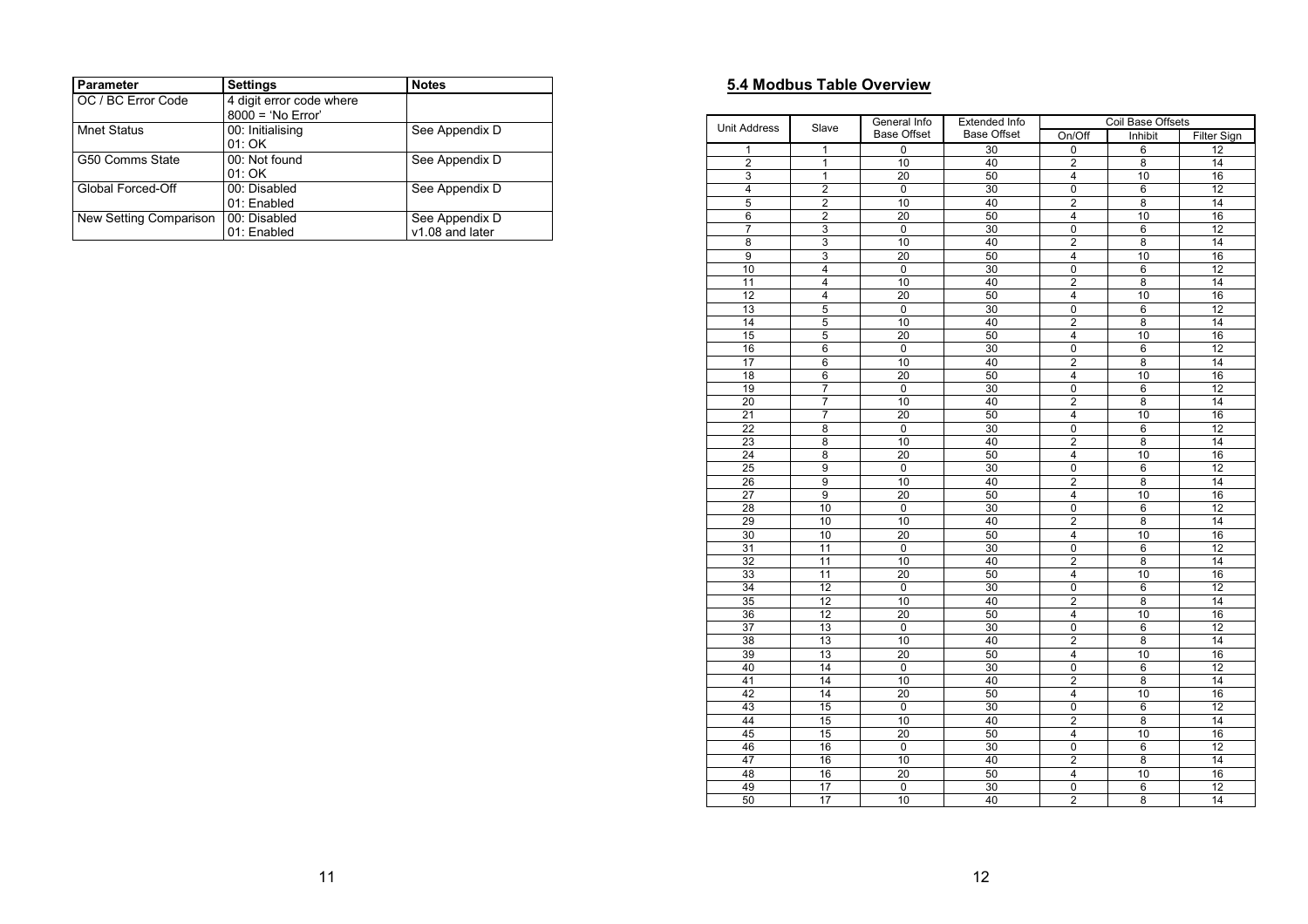## **6. Special Functions**

This section describes functions which can only be enabled via switches on the MOD-IP/50 circuit board.

Disconnect the supply before removing the top cover



**Fig.5 Special Function Switches**

### **6.1 Function Descriptions**

- Bank A-1: Auto-Detail
	- $Off$  Mode status reported as 'Auto', regardless of which 'Auto' mode is active.
	- On:: 'AutoHeat' or 'AutoCool' are reported, if active. ( This is the factory default setting ).
- Bank A-2: A-2: Not used at present.

## **Appendix A : Physical Dimensions**



**Fig.6 Dimensions**

The holes marked 'A' should be used when mounting the enclosure on <sup>a</sup> back panel.

The holes marked 'B' can be used to attach the supplied din-rail clips.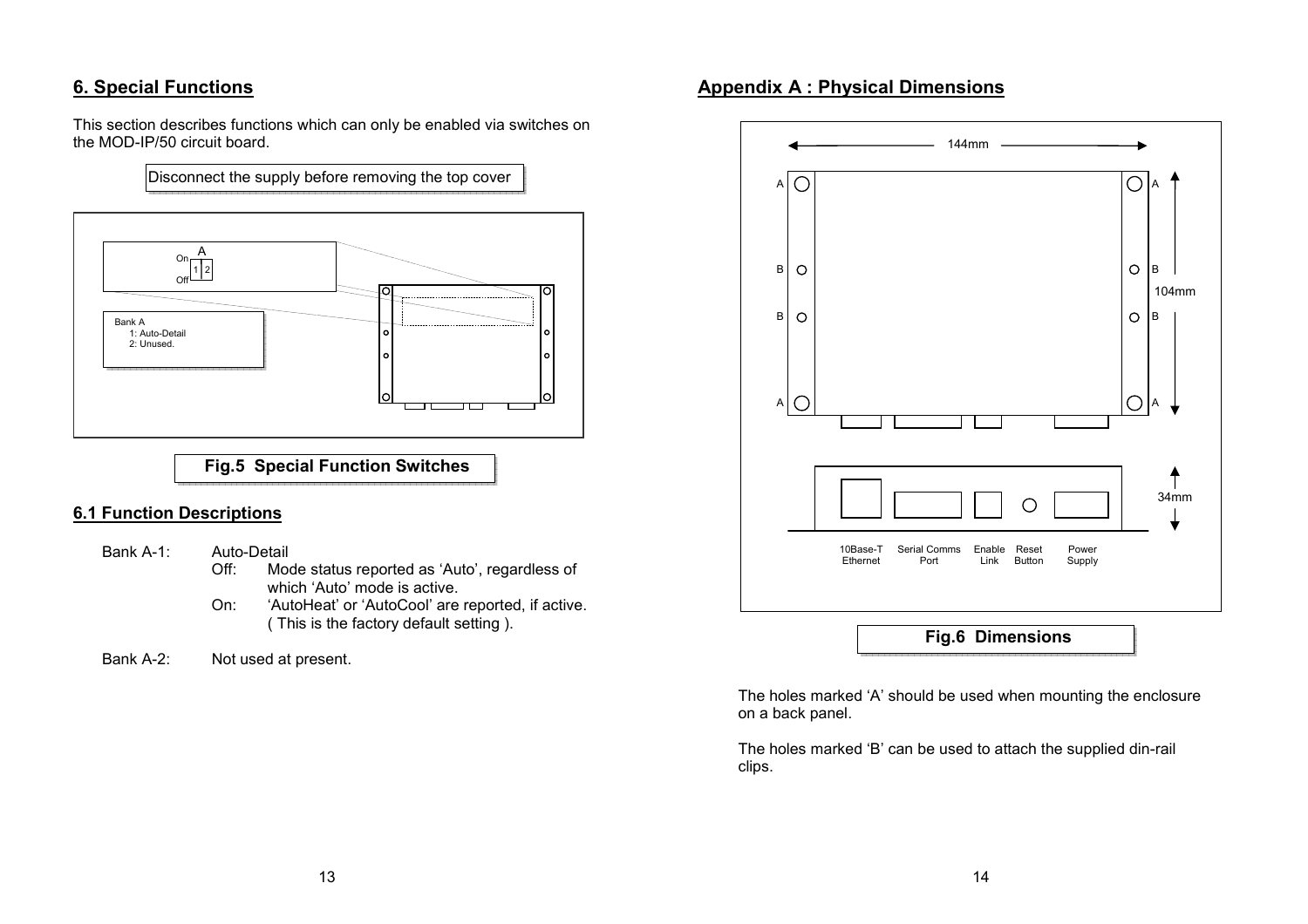## **Appendix B : Reset Button**

The Reset button has 2 functions :

- 1) To restore various internal settings to their factory defaults,
- 2) To force the unit into 'bootloader' mode ready for <sup>a</sup> firmware update.

#### Function 1 – Restore Factory Defaults

There are 2 levels to this function.

Level 1 : With the unit already ON, press and hold in the reset button. After approximately 5 seconds the 'Device Reset' light will start to flash slowly. Releasing the reset button while the light is flashing slowly will activate Level 1, and then reset the unit.

Settings Restored:

New Setting Comparison Disabled

Level 2 : With the unit already ON, press and hold in the reset button. After approximately 5 seconds the 'Device Reset' light will start to flash slowly. Continue to hold in the reset button until the light starts to flash rapidly. Releasing the reset button while the light is flashing rapidly will activate Level 2, and then reset the unit.

#### Settings Restored:

| <b>IP Address</b><br>Gateway Address<br>Subnet Mask | 192.168.1.11<br>192.168.1.11<br>255.255.255.0 |
|-----------------------------------------------------|-----------------------------------------------|
| G50 IP Address                                      | 192.168.1.1                                   |
| Slave Address Offset                                |                                               |

#### Function 2 – Enable 'Bootloader' Mode

Bootloader mode allows the firmware to be updated from <sup>a</sup> PC.

Press and hold in the reset button while powering up the unit. Continue to hold in the reset button for approx. 5 seconds, until the 'Device Reset' light begins to flash ( Long ON, Short OFF ). The unit is now in bootloader mode.

Note: Enabling the bootloader in this way is only necessary if the firmware update software fails to automatically put the unit into bootloader mode.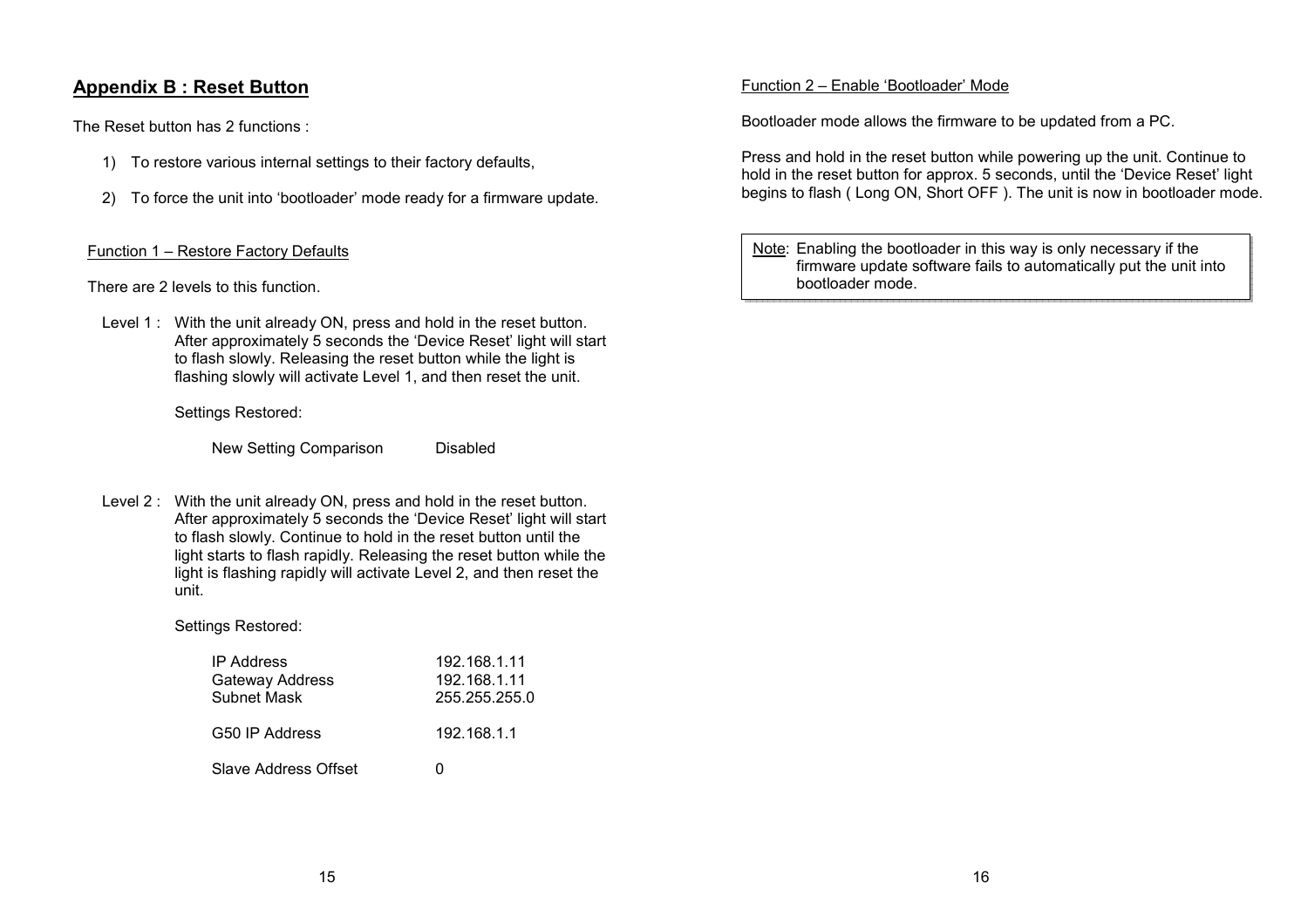## **Appendix C : Port Configurations**

#### RS232/RS485 interface

- Modbus RTU
- 9600 baud, 8 data bits, no parity, 1 stop bit

#### Network interface

- Modbus/TCP
- TCP port 502
- 10base-T half-duplex
- Auto-negotiation not supported

#### Modbus Functions accepted

- FnRead Coils - Fn**Read Holding Registers** - FnWrite Single Coil
- FnWrite Single Register
- FnWrite Multiple Registers

## **Appendix D : Global Parameters**

| <b>Global Parameter</b>  | <b>Description</b>                                                                                                                                                                                                               |
|--------------------------|----------------------------------------------------------------------------------------------------------------------------------------------------------------------------------------------------------------------------------|
| <b>Mnet Comms Status</b> | Provides an indication of the communication status<br>between the G-50 and the Mitsubishi M-Net network.                                                                                                                         |
|                          | 00:<br>M-Net Initialising<br>01:<br>M-Net OK                                                                                                                                                                                     |
|                          | Note: While M-Net is initialising, the air-conditioning is<br>effectively offline to control and monitoring<br>requests.                                                                                                         |
| G50 Comms Status         | Provides an indication of the communication status<br>between the Procon MOD-IP/50 and the G-50.                                                                                                                                 |
|                          | 00:<br>G-50 not responding<br>G-50 comms OK<br>$01 -$                                                                                                                                                                            |
|                          | Note: 'G-50 not responding' either means the G-50 is<br>switched off or is not connected to the network.                                                                                                                         |
| Global Forced Off        | Enables and disables the Global Forced-Off command.<br>This setting allows the BMS to provide functionality<br>equivalent to the 'Enable Link' described in section 2.3                                                          |
| New Setting Comparison   | When enabled, compares new setting commands against<br>current readings and only sends the command on to the<br>G50 if the new setting is different.<br>Prevents the G50 from being continually updated with the<br>same command |
|                          | This feature is only available in firmware v1.08 and later,<br>and can be set using either the configuration software or<br>any modbus master.                                                                                   |